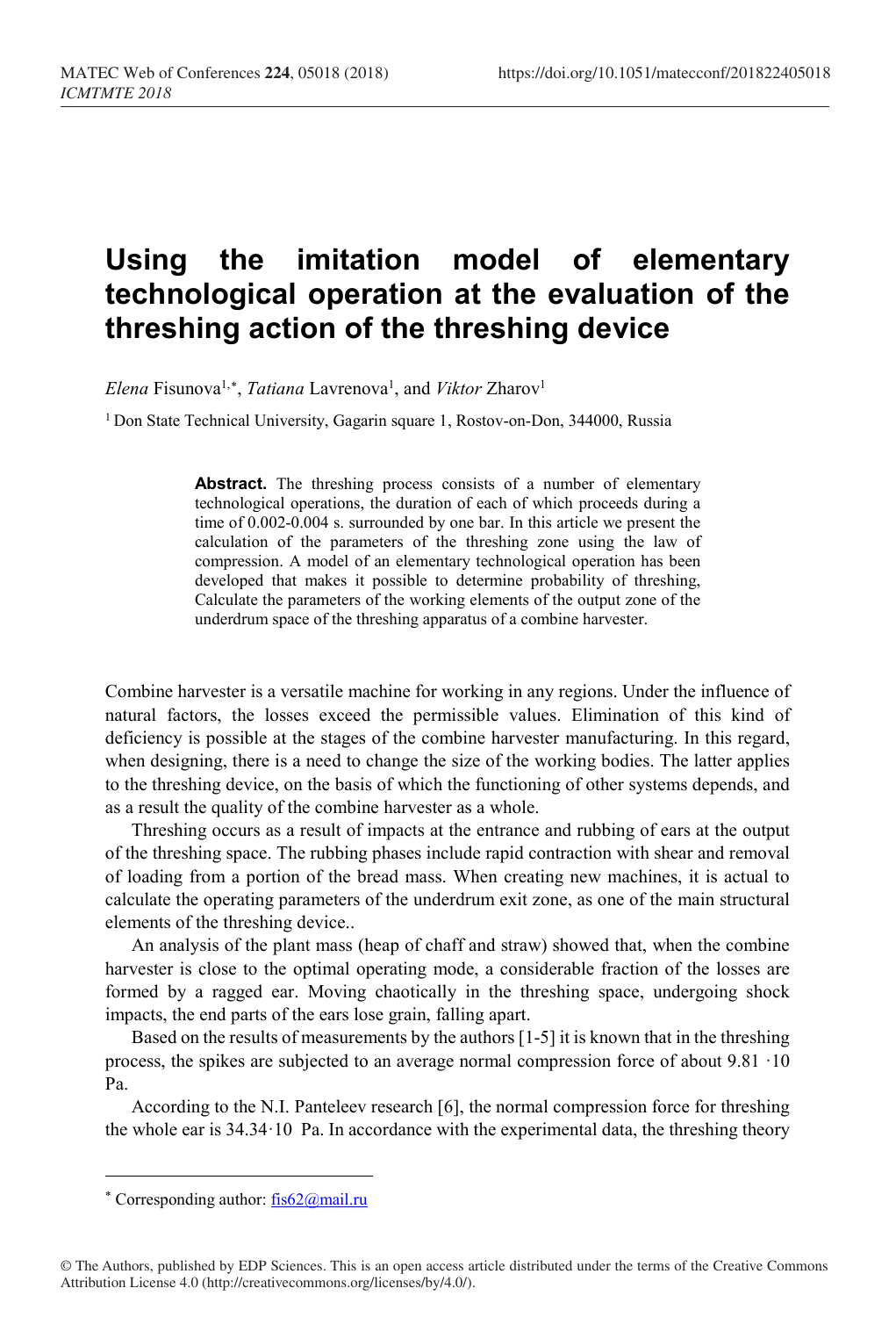was developed [1], which is based on the fatigue character of the destruction of the grain-ear connection with multiple application of forces less than critical. Such forces, initiated in the layer with a single passage of the flail over a portion of the bread mass moving along the smooth surface of the underdrum space, constitute an elementary technological operation of threshing.

A number of authors [2, 4] have established that the interaction of a flail with a bar has an impulsive character. Threshing becomes possible only in the area of an isolated bar, provided that sufficient compression forces develop in it. Thus, an elementary technological operation is the effect on the connection of grain with the ear in the nearest surroundings of the underdrum bar when the flail passes over it. We specified the results of the experiment of N.I. Panteleyev [6], the object of threshing which was a whole ear. As a result of conducted experiments with ears, threshed by 70-80%, it was established that sufficient pressure for threshing was chosen, varying in the range of  $6.87 \cdot 10$  Pa –  $9.22 \cdot 10$  Pa. However, a single compression of a portion of the plant mass when it is overtaken by a flail does not guarantee threshing due to the ribbed underdrum.

The process of compression the plant mass in the surroundings of a detached bar occurs instantaneously. To calculate the compression forces, the scheme (equivalent) shown in Figure 1 is used.





$$
P_1^{ud} = \mathsf{C} * \gamma_k^m \tag{1}
$$

The ratio for calculating the pressure outside the gap, depending on the timing of the convergence of the flail with the bar, has the form:

$$
P(t) = C * \left[ \gamma_0 * \left( \frac{(v * \tau_\varphi)^2 + h_k^2}{(v * (\tau_\varphi - t))^2 + h_k^2} \right)^{0.5} \right]^m
$$
 (2)

The current time value can be found from the expression:

$$
t = \tau_{\varphi} - \frac{\omega}{\nu} \tag{3}
$$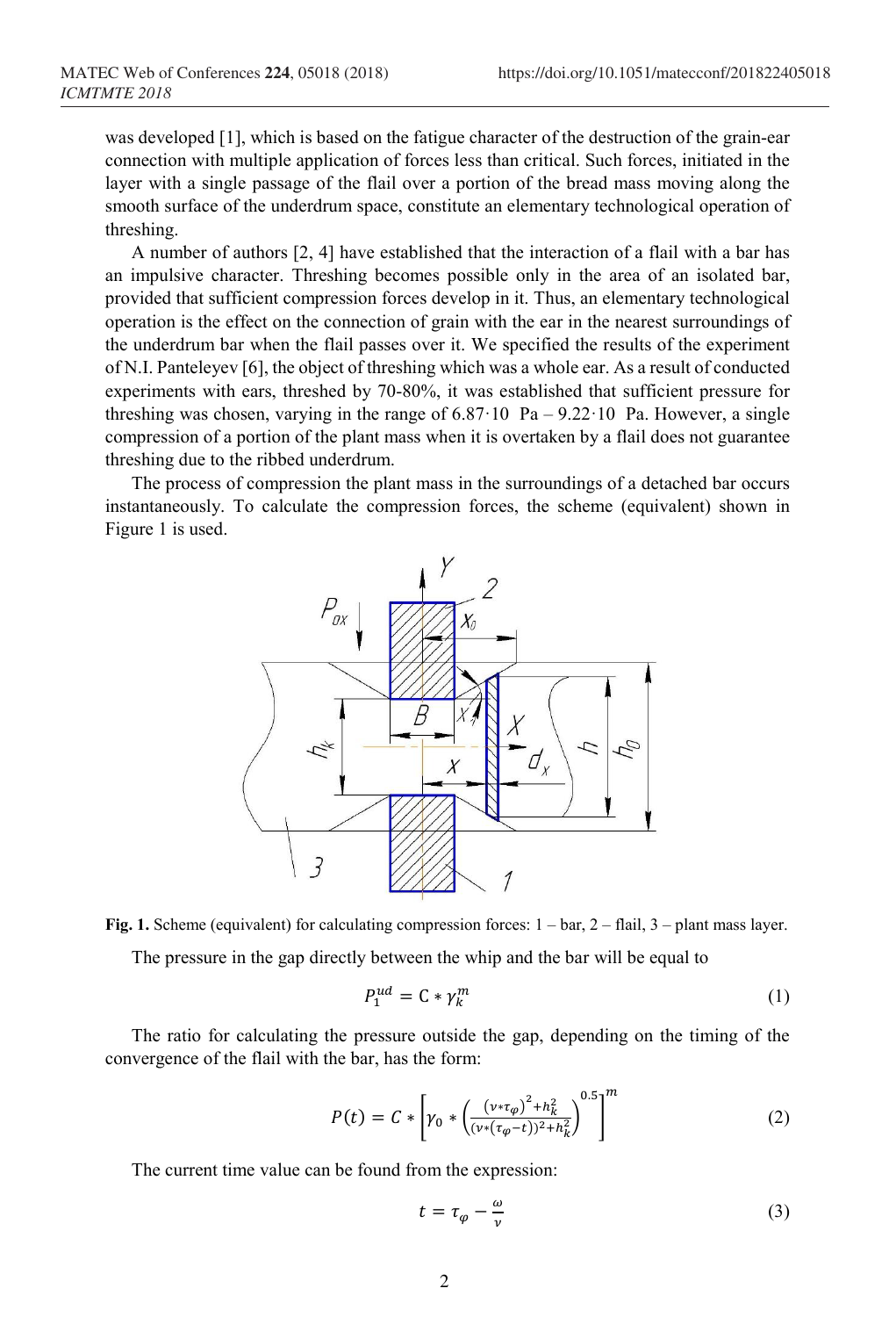where

$$
\omega = \left[ \left( \frac{c}{p(t) - e^m} \right)^2 * \gamma_0^2 * (h^2 + (\nu * \tau_\varphi)^2) - h^2 \right]^{0.5}
$$
(4)

For  $t = \tau_{\varphi}$  formulas (1) and (2) give the same results.

The calculation showed, for example, that for a flail width of 0.008 m and a distance between the flail and the bar  $0.01$  m, the pressure in both cases was  $9.67*10<sup>4</sup>$  Pa.

The average pressure according to the experimental data for the complete destruction of the underthreshed ears is  $8.04 \cdot 10^4$  Pa.

After the beginning of the pressure increase, the connection between the grain and the spike falls into the zone of guaranteed destruction. The time of pressure rising is obtained from formula:

$$
t_1 = \tau_{\varphi} - t_s \tag{5}
$$

and the width of the guaranteed threshing zone is:

$$
s = B + 2 * v * t_1 \tag{6}
$$

The probability of threshing for one compression when overtaking the flail of a portion of plant mass is calculated by the formula:

$$
ver = \frac{s}{s_1} \tag{7}
$$

Where  $s_1$  – bars step.

The number of incompatible equally probable and constituting the complete group of events necessary for guaranteed threshing is equal to:

$$
C_h = \frac{1}{ver} \tag{8}
$$

The next event after the event will occur after a period of time:

$$
t = \frac{(v * t_b)}{(v - v_s)}\tag{9}
$$

A new meeting of the flail with a portion of the plant mass will take place on an elongation from the first:

$$
s_t = v_s * t_v \tag{10}
$$

The length of the rubbing zone is determined from expression:

$$
L_d = C_h * s_t \tag{11}
$$

Calculation showed that when  $\tau_{\varphi} = 0.002$  s.,  $v = 30$  m/s,  $v_s = 7.5$  m/s,  $B = 0.008$  m, *γ<sup>0</sup>* = 245 N/m³, *hk* = 0.008 m, *s1* = 0/006 m, *С* = 0/1281 · 10 , *m* = 2/195, time *tv* = 0/00197 s, and the probability of threshing for one compression is  $0/163$ . If the number of events necessary is  $C_h = 6/12$  the extent of the rubbing zone is  $L_d = 0/48$  m. This value corresponds to 66/8° for the underdrum of the combine harvester "Don-1500" with a grip angle  $\alpha = 130^{\circ}$ and radius  $R = 0.41$  m.

With working gaps at the inlet and outlet of the underdrum (20/3 mm), the current gap of 10 mm will correspond to a zone of rubbing of 0.46 m. All this indicates a good